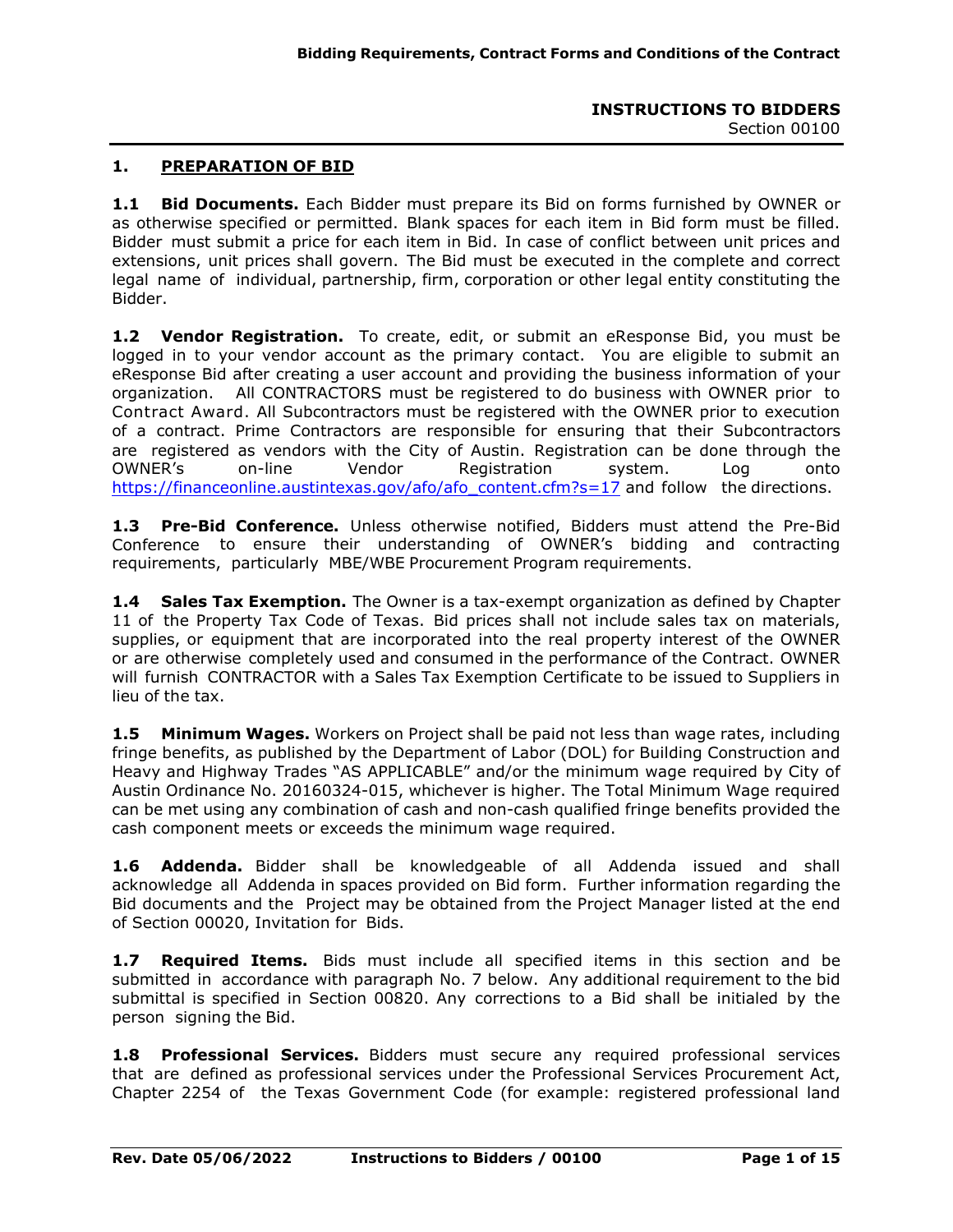surveyors and professional engineers) using the qualifications based selection process prescribed by that chapter. (Note: It is a violation of State Law to solicit Bids for professional services.)

**1.9 Further Information.** Prospective Bidders desiring further information or interpretation of Project Manual or Drawings must make a written request for such information to OWNER addressed to the Authorized Contact Person listed in Section 00020 no later than seven (7) Working Days before Bid opening. Interpretation of Project Manual or Drawings will be made by Addendum only and obtained through the City's Vendor Connection website. Log on to:

https://financeonline.austintexas.gov/afo/account\_services/solicitation/solicitations.cfm. Any verbal communications will not be binding on the OWNER.

**1.10 Anti-Lobbying and Procurement.** Article 6, Chapter 2-7, City Code, repealed and replaced effective on June 25, 2018, prohibits lobbying activities or representations by Offerors during the No Lobbying Period as defined in the Ordinance.

# **1.10.1. FINDINGS; PURPOSE.**

(A) The council finds that persons who enter a competitive process for a city contract voluntarily agree to abide by the terms of the competitive process, including the provisions of this article.

(B) The council finds that it is in the City's interest:

(i) to provide the most fair, equitable, and competitive process possible for selection among potential vendors in order to acquire the best and most competitive goods and services; and

(ii) to further compliance with State law procurement requirements. (C) The council intends that:

(i) each response is considered on the same basis as all others; and (ii) respondents have equal access to information regarding a solicitation, and the same opportunity to present information regarding the solicitation for consideration by the City.

# **1.10.2. APPLICABILITY.**

- (A) This article applies to all solicitations except:
	- (i) City social service funding;
	- (ii) City cultural arts funding;
	- (iii) federal, state or City block grant funding;
	- (iv) the sale or rental of real property;
	- (v) interlocal contracts or agreements; and
	- (vi) solicitations specifically exempted from this article by council.

(B) Absent an affirmative determination by the council, the purchasing officer has the discretion to apply this article to any other competitive process.

(C) City Code Section 1-1-99 (*Offenses; General Penalty*) does not apply to this article.

#### **1.10.3. DEFINITIONS.**

In this article:

(A) AGENT means a person authorized by a respondent to act for or in place of the respondent in order to communicate on behalf of that respondent. Each of the following is presumed to be an agent: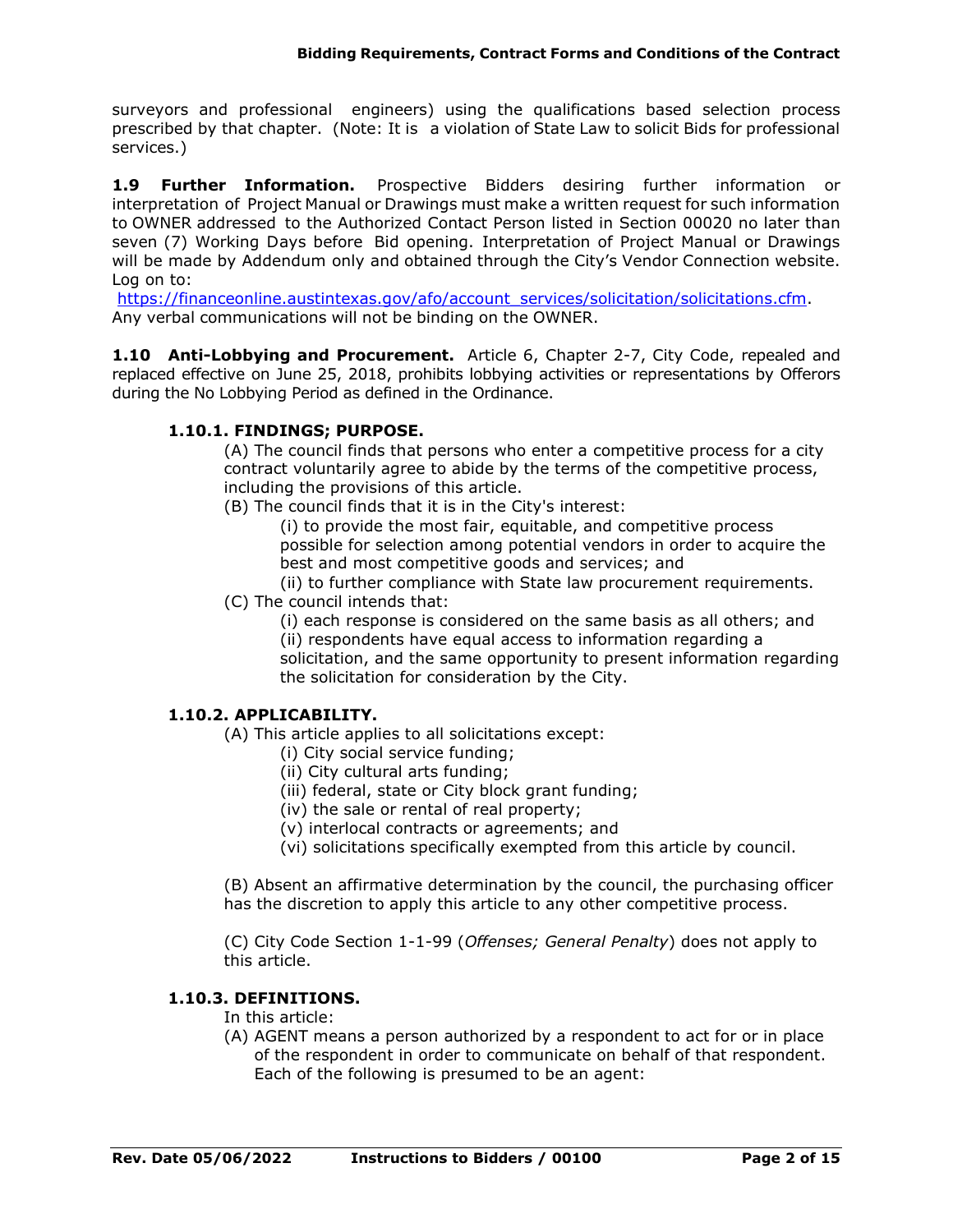(i) a current full-time or part-time employee, owner, director, officer, member, or manager of a respondent;

(ii) a person related within the first degree of consanguinity or affinity to a current fulltime or part-time employee, owner, director, officer, member, or manager of a respondent;

(iii) a person related within the first degree of consanguinity or affinity to the respondent, if a respondent is an individual person; and Section 0200 V2, Solicitation Instructions 4 Rev. 06-26-2018

(iv) a lobbyist, attorney, or other legal representative of the respondent that has been retained by the respondent with respect to the subject matter of either the solicitation or the respondent's response to the solicitation.

(B) AUTHORIZED CONTACT PERSON means a City employee designated in a City solicitation as the point of contact for all purposes for that solicitation. (C) CITY EMPLOYEE is defined in Section 2-7-2 (*Definitions*), and further includes an independent contractor hired by the City with respect to the solicitation.

(D) CITY OFFICIAL is defined in Section 2-7-2 (*Definitions*).

(E) NO-LOBBYING PERIOD means the period of time beginning at the date and time a solicitation is published and continuing through the earliest of the following:

(i) the date the last contract resulting from the solicitation is signed;

(ii) 60 days following council authorization of the last contract resulting from the solicitation; or

(iii) cancellation of the solicitation by the City

(F) PURCHASING OFFICER means the City employee authorized to carry out the purchasing and procurement functions and authority of the City.

(G) RESPONSE means a written offer or submission in reply to a solicitation.

(H) RESPONDENT means a person or entity that has timely submitted or subsequently timely submits a response to a City solicitation, even if that person subsequently withdraws its response or has been disqualified by the City for any reason. Respondent includes:

(i) a subsidiary or parent of a respondent;

(ii) a joint enterprise, joint venture, or partnership with an interest in a response and in which a respondent is a member or is otherwise involved, including any partner in such joint enterprise, joint venture, or partnership; and

(iii) a subcontractor to a respondent in connection with that respondent's response.

(I) SOLICITATION means an opportunity to compete to conduct business with the City that requires council approval under City Charter Article VII Section 15 (*Purchase Procedure*), and includes, without limitation:

(i) an invitation for bids;

(ii) a request for proposals;

(iii) a request for qualifications;

(iv) a notice of funding availability; and

(v) any other competitive solicitation process for which the purchasing officer, in the purchasing officer's sole discretion, affirmatively determines this article should apply in accordance with Section 2-B.

# **1.10.4. RESTRICTION ON LOBBYING.**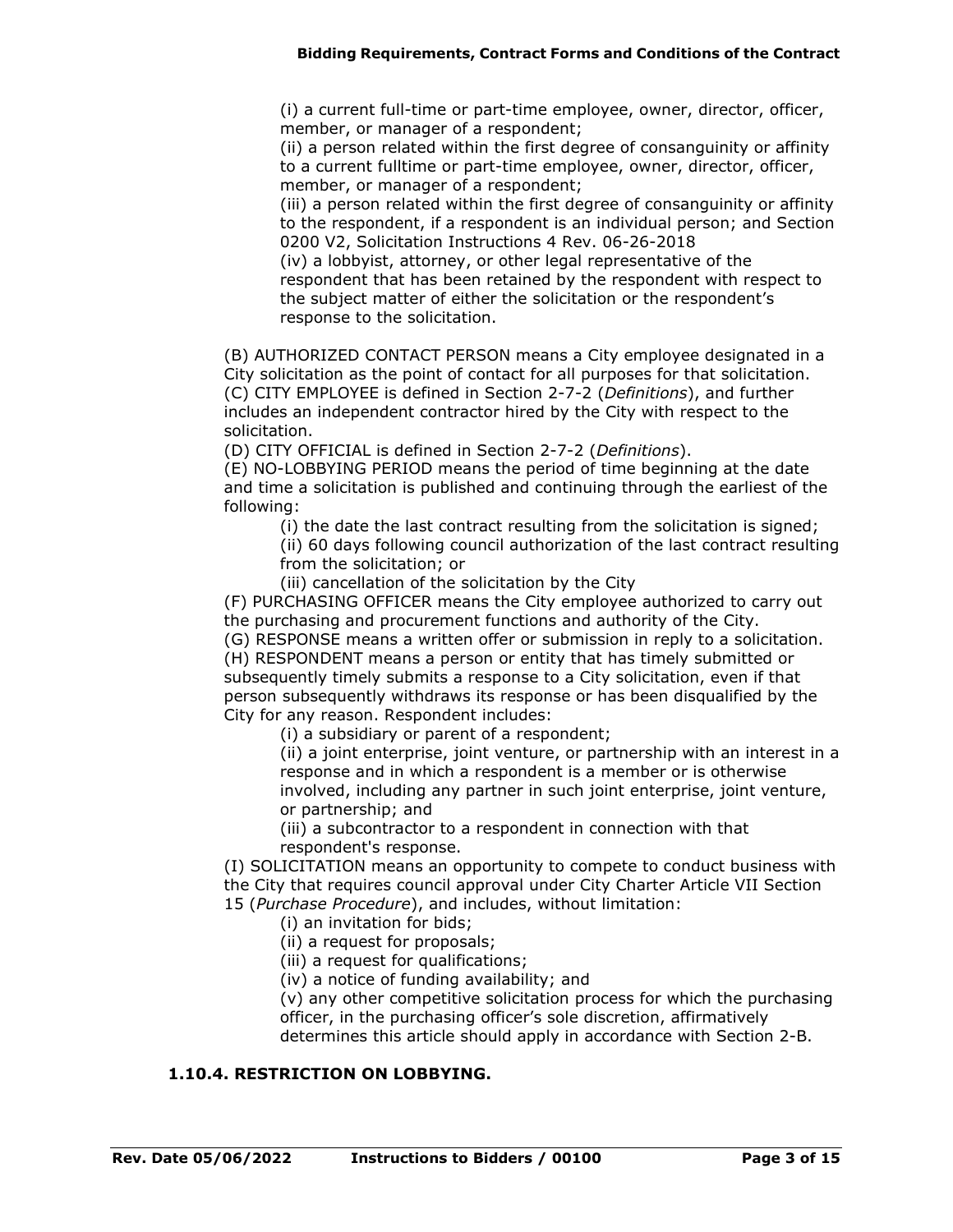Subject to the exclusions in Section 5 (*Permitted Communications*), during a no-lobbying period,

(A) a respondent or an agent shall not communicate directly with a City official or a City employee, or both in order to:

(i) provide substantive information about any respondent or response with respect to the solicitation to which the communication relates; (ii) encourage the City to reject one or more of the responses to the solicitation to which the communication relates;

(iii) convey a complaint about the solicitation to which the communication relates; or

(iv) ask any City official or City employee to favor or oppose, recommend or not recommend, vote for or against, consider or not consider, or take action or refrain from taking action on any vote, decision, or agenda item regarding the solicitation to which the communication relates.

(B) a City official shall not contact or communicate with a respondent regarding a response or the solicitation to which the no-lobbying period applies;

(C) a City employee, other than the authorized contact person, shall not contact or communicate with a respondent regarding a response or the solicitation to which the no-lobbying period applies.

# **1.10.5. PERMITTED COMMUNICATIONS.**

The following communications are permitted under this article at any time: (A) any communication between a respondent or agent and any authorized contact person, including, without limitation and in accordance with regulation, any complaint concerning the solicitation;

(B) any communication between a respondent or agent and any person to the extent the communication relates solely to an existing contract between a respondent and the City, even when the scope, products, or services of the current contract are the same or similar to those contained in an active solicitation;

(C) any communication between a respondent or an agent and a City employee to the extent the communication relates solely to a nonsubstantive, procedural matter related to a response or solicitation; (D) any communication required by or made during the course of a formal protest hearing related to a solicitation;

(E) any communication between a respondent or an agent and the City's Small & Minority Business Resources Department, that solely relates to compliance with Chapters 2-9A through 2-9D (*Minority-Owned and Women-Owned Business Enterprise Procurement Program*) of the City Code;

(F) any communication between an attorney representing a respondent and an attorney authorized to represent the City, to the extent the communication is permitted by the Texas Disciplinary Rules of Professional Conduct; (G) any communication made by a respondent or an agent to the applicable governing body during the course of a meeting properly noticed and held under Texas Government Code Chapter 551 (*Open Meetings Act*); (H) any communication between a respondent or an agent and a City employee whose official responsibility encompasses the setting of minimum insurance requirements for the solicitation to which the communication relates, to the extent the communication relates solely to the insurance requirements established by the City in the solicitation; and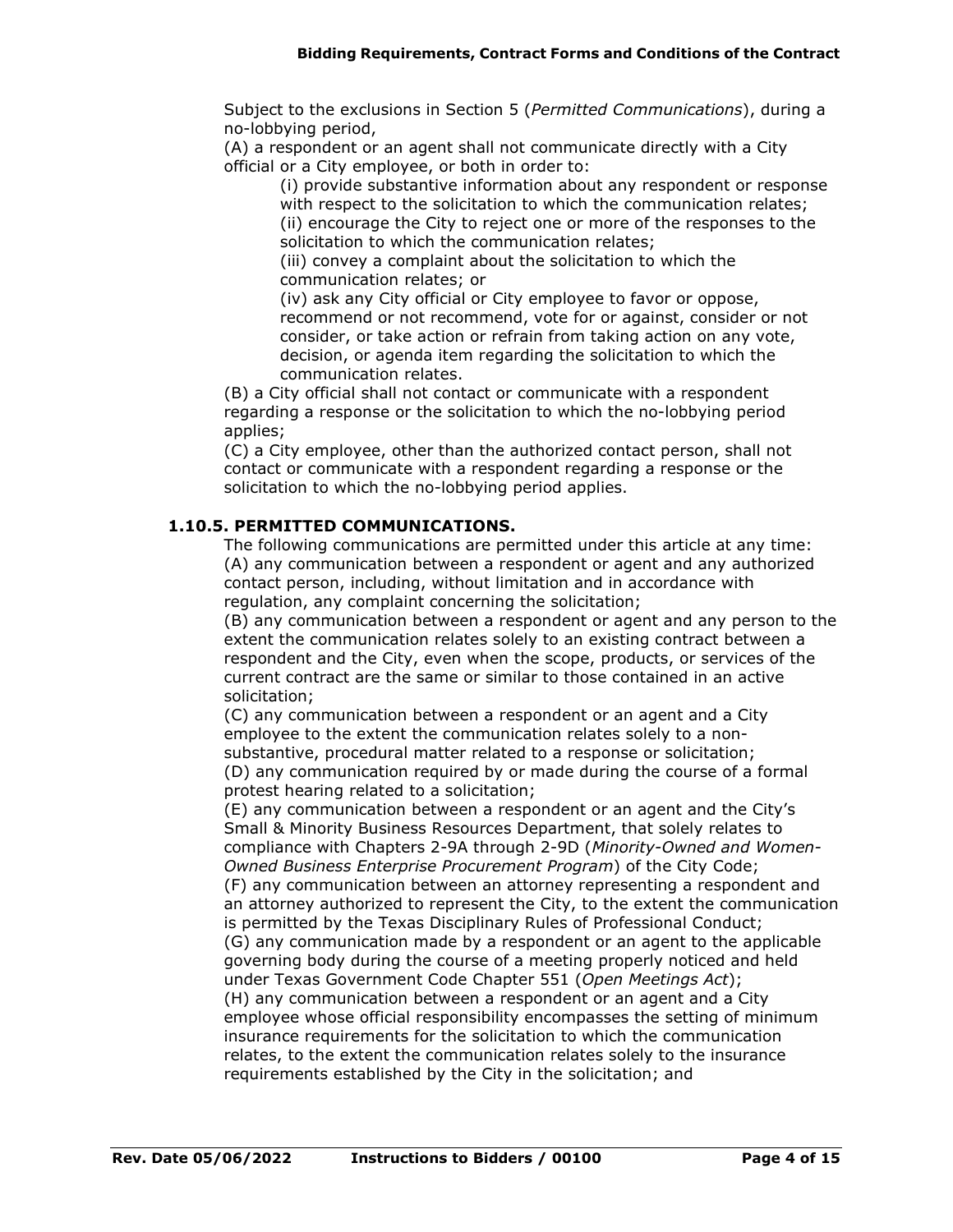(I) any contribution or expenditure as defined in Chapter 2-2 (*Campaign Finance*).

## **1.10.6. MODIFICATION OF RESTRICTION.**

The purchasing officer may waive, modify, or reduce the requirements in Section 4 (*Restrictions on Lobbying*) in order to allow respondents to communicate with a City employee or a City official other than the authorized contact person when the purchasing officer determines, in writing, that the solicitation must be conducted in an expedited manner, including but not limited to a solicitation conducted for reasons of health or safety under the shortest schedule possible with no extensions. Any such modification authorized by the purchasing officer shall be stated in the solicitation.

### **1.10.7. NOTICE.**

(A) Each solicitation shall include a notice advising respondents and prospective respondents:

(i) of the requirements of this article;

(ii) that any communication initiated by a City employee or City official, other than the authorized contact person, during the nolobbying period regarding a response or the solicitation may result in a violation of Section 4(A) if the respondent subsequently lobbies that City employee or City official.

(B) The purchasing officer, or a City employee designated by the purchasing officer, shall provide weekly written notice, accessible to all City employees and City officials, of each solicitation for which the no-lobbying period is in effect.

### **1.10.8. DISCLOSURE OF VIOLATION.**

A City official or a City employee other than the authorized contact person that becomes aware of a violation of Section 4 (*Restrictions on Lobbying*) shall notify the authorized contact person in writing as soon as practicable.

# **1.10.9. ENFORCEMENT.**

(A) A respondent that has been disqualified pursuant to Section 10(A) (*Disqualification; Contract Voidable*) may appeal such disqualification to a subcommittee that is less than a quorum of the Ethics Review Commission established in Chapter 2-7, Article 2 (*Ethics Review Commission*), whose decision on appeal shall be final and binding. Any appeal must be filed in the manner prescribed by the Ethics Review Commission within 5 calendar days of the notice given by the purchasing officer pursuant to Section 10(B). (B) The purchasing officer shall waive a violation of Section 4(A) if the violation was solely the result of communications initiated by a City official or a City employee other than the authorized contact person.

(C) The purchasing officer has the authority to enforce this article through rules promulgated in accordance with Chapter 1-2 (*Adoption of Rules*), which at a minimum shall include a notice and protest process for respondents disqualified pursuant to Section 10 (*Disqualification;Contract Voidable*), including:

(1) written notice of the disqualification imposed pursuant to Section 10 (*Disqualification;Contract Voidable*);

(2) written notice of the right to protest the disqualification imposed; and

(3) written notice of the right to request an impartial hearing process.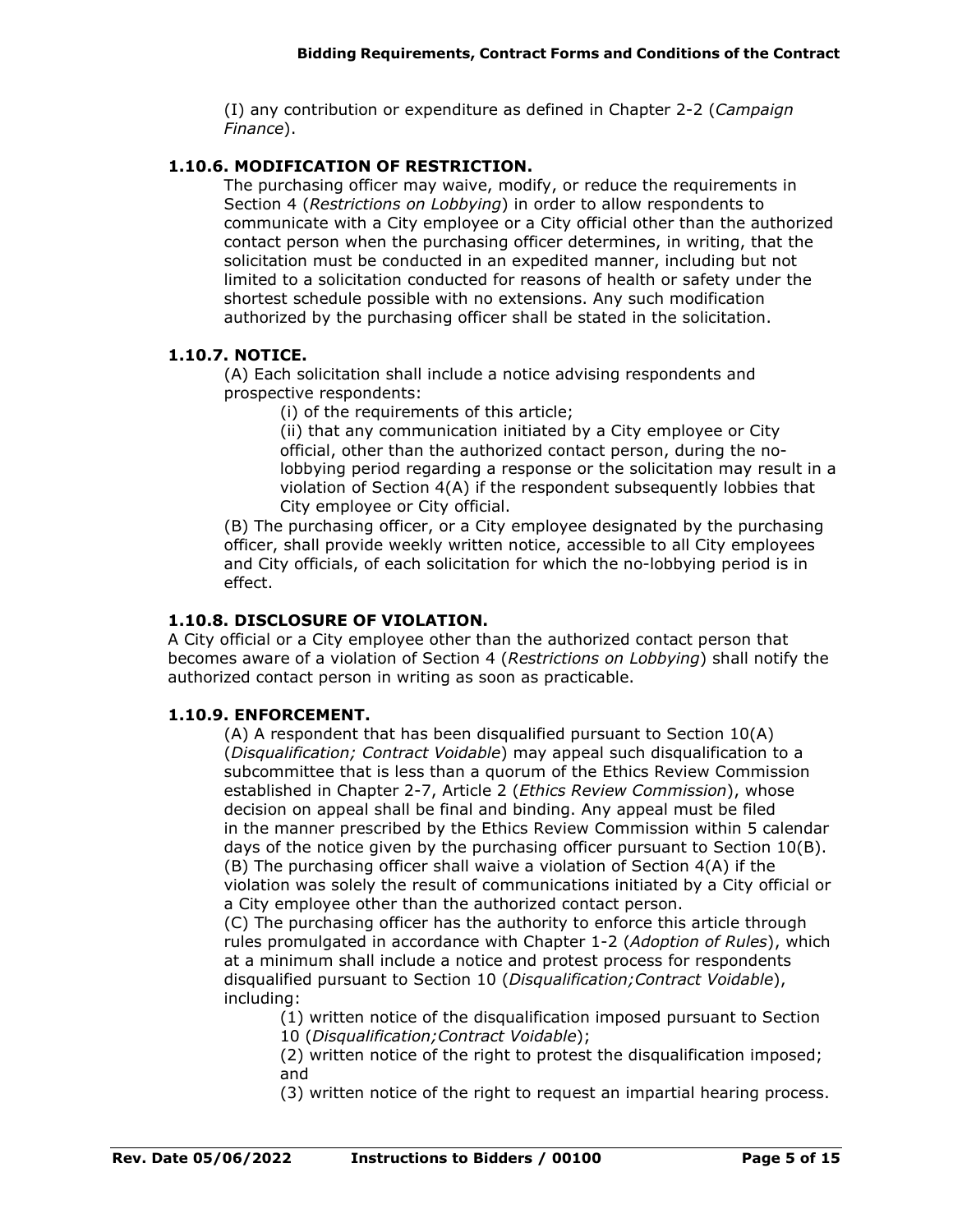# **1.10.10. DISQUALIFICATION; CONTRACT VOIDABLE.**

(A) If the purchasing officer finds that a respondent has violated Section 2-7- 104(1), the respondent is disqualified from participating in the solicitation to which the violation related.

(B) The purchasing officer shall promptly provide written notice of disqualification to a disqualified respondent.

(C) If a respondent is disqualified from participating in a solicitation as a result of violating Section 2-7-104(1) and the solicitation is cancelled for any reason, that respondent is also disqualified from submitting a response to any reissue of the same or similar solicitation for the same or similar project. For the purposes of this section, the purchasing officer may determine whether any particular solicitation constitutes a "same or similar solicitation for the same or similar project".

(D) If a respondent violates Section 104(1) and is awarded a contract resulting from the solicitation to which the violation relates, the City may void that contract.

(E) Respondents that violate Section 2-7-104(1) three or more times during a five year period may be subject to debarment from participating in any new contracts with the City for a period of up to three years.

**1.11 City's Minority-Owned and Women-Owned Business Enterprise / Disadvantaged Business Enterprise (MBE/WBE or DBE) Program Requirements. Good Faith Efforts.** When a bidder cannot achieve the MBE/WBE or DBE goals or subgoals established for the project, the bidder must document its Good Faith Efforts to meet the goals or subgoals. Good Faith Effort evaluations will consider, at a minimum, the bidder's efforts to do the following:

**1.11.1** Soliciting through at least two reasonable, available and verifiable means MBEs/WBEs within the Significant Local Business Presence boundaries at least seven (7) business days prior to the bid opening date to allow the MBEs/WBEs or DBEs to respond to the bid.

**1.11.2** Providing interested MBEs/WBEs or DBEs adequate information about the bid documents and requirements, including addenda, in a timely manner to assist them in responding to the bid.

**1.11.3** Negotiating in good faith with interested MBEs/WBEs DBEs that have submitted bids to the bidder.

**1.11.4** Publishing notice in a local publication such as a newspaper, trade association publication or via electronic/social media.

**1.11.5** Not rejecting MBEs/WBEs or DBEs as being unqualified without sound reasons based on a thorough investigation of their capabilities.

**1.11.6** Making economically feasible portions of the work available to MBE/WBE or DBE subcontractors and suppliers and to select those portions of the work or material needs consistent with the available MBE/WBE or DBE subcontractors and suppliers, so as to facilitate meeting the goals or subgoals.

**1.11.7** The ability or desire of the bidder to perform the project work with its own organization does not relieve the bidder of the responsibility to make Good Faith Efforts.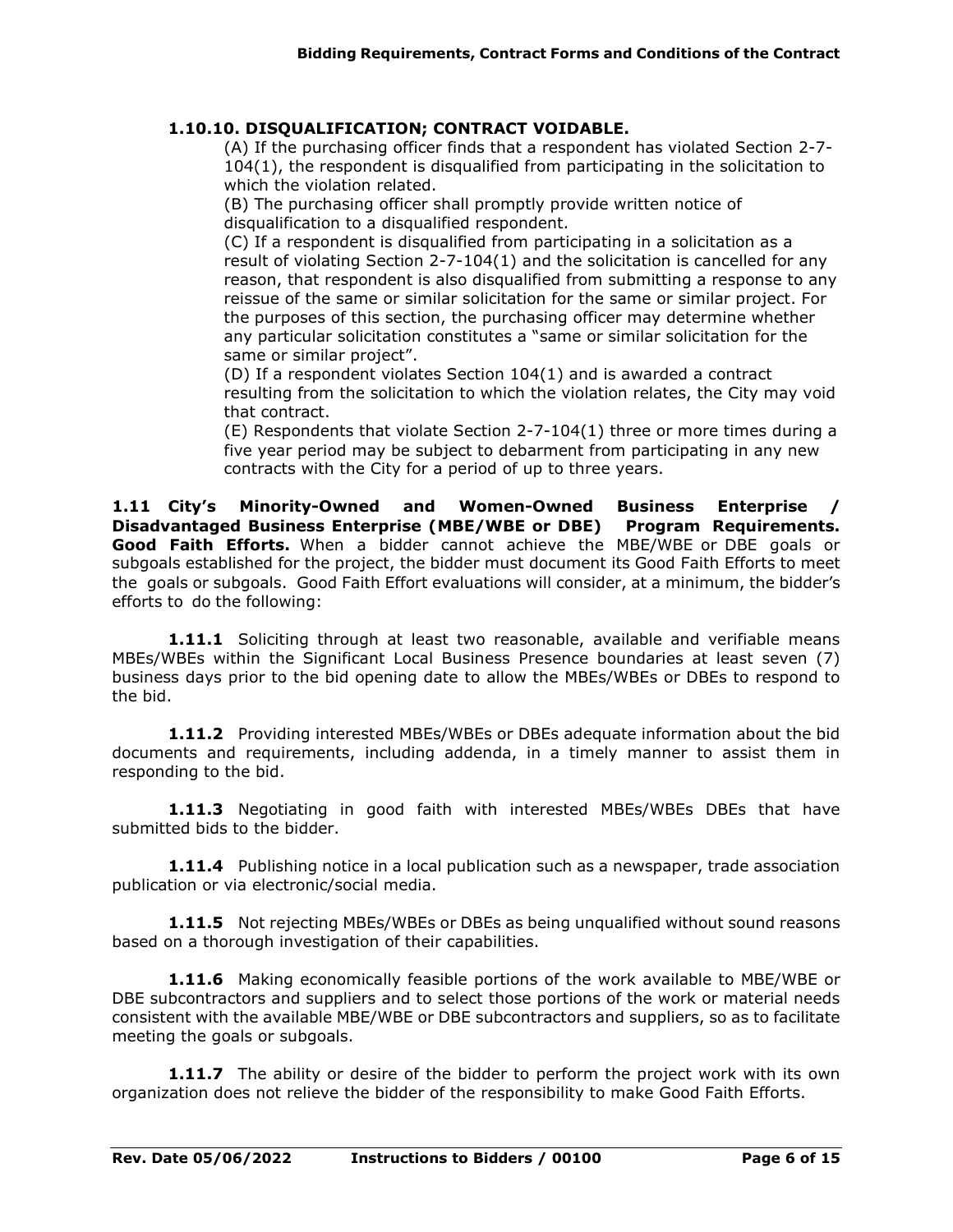**1.11.8** Bidders are not required to accept higher quotes in order to meet the goals or subgoals.

**1.11.9** Effectively using the services of Minority Person/Women community organizations; Minority Person/Women Contractors groups; local, state and federal Minority Person/Women business assistance offices; and other organizations to provide assistance in solicitation and utilization of MBEs, WBEs and/or DBEs.

**1.11.10** In assessing minimum Good Faith Efforts, the OWNER may consider (1) whether the bidder sought guidance from the City of Austin Small and Minority Business Resources Department (SMBR) on any question regarding compliance with these requirements; and (2) the performance of other bidders in meeting the goals.

For additional information, refer to the MBE/WBE or DBE Compliance Program Requirements Volume of the Project Manual.

Bid shopping is not allowed in conjunction with this solicitation and may result in the disqualification of prospective bidders and subcontractors.

### **2. ESTIMATES OF QUANTITIES (UNIT PRICE CONTRACTS ONLY)**

Quantities listed in unit price Bid form are to be considered approximate quantities and will be used only for comparison of Bids. Payment to CONTRACTOR will be made only for actual quantities of Work performed or materials furnished in accordance with Contract and it is understood that quantities may be increased or decreased as provided in Section 00700, General Conditions, and as may be modified by Section 00810, Supplemental General Conditions.

#### **3. DRAWINGS, PROJECT MANUAL AND SITE (S) OF WORK**

Before submitting a Bid, the Bidder shall carefully examine the Bid Documents, site(s) of the proposed Work, soils, and other conditions that may affect the performance of the Work to satisfy the Bidder as to character, quality and quantities of Work to be performed and materials to be furnished. By submitting a Bid, the Bidder will be deemed to have certified that the Bidder has complied with these requirements. If, during preparation of the Bid, the Bidder discovers any suspected discrepancies or errors, the Bidder must immediately notify the Authorized Contact Person in writing of the suspected discrepancy or error. Failure to provide written notice of any suspected discrepancies or errors may be cause for rejection of the Bid.

#### **4. BID GUARANTY**

All Bids shall be accompanied by a Bid guaranty in an amount of not less than five percent (5%) of the total Bid. Bid guaranty will be a Bid bond with Power of Attorney attached, issued by a solvent surety authorized under laws of the State of Texas and acceptable to OWNER. For Bidders electing to submit Bids and Bid Guaranties electronically via Austin Finance Online, Bid Guaranties will be verified by the Owner prior to bid certification and electronic copies of Bid Guaranties will not be returned to Bidders.

The Bid guaranty accompanying the Bid of the three (3) apparent low Bidders will be retained until Contract is awarded and successful Bidder executes Contract and furnishes required bonds and insurance, after which Bid guaranties will be returned to the Bidders. All other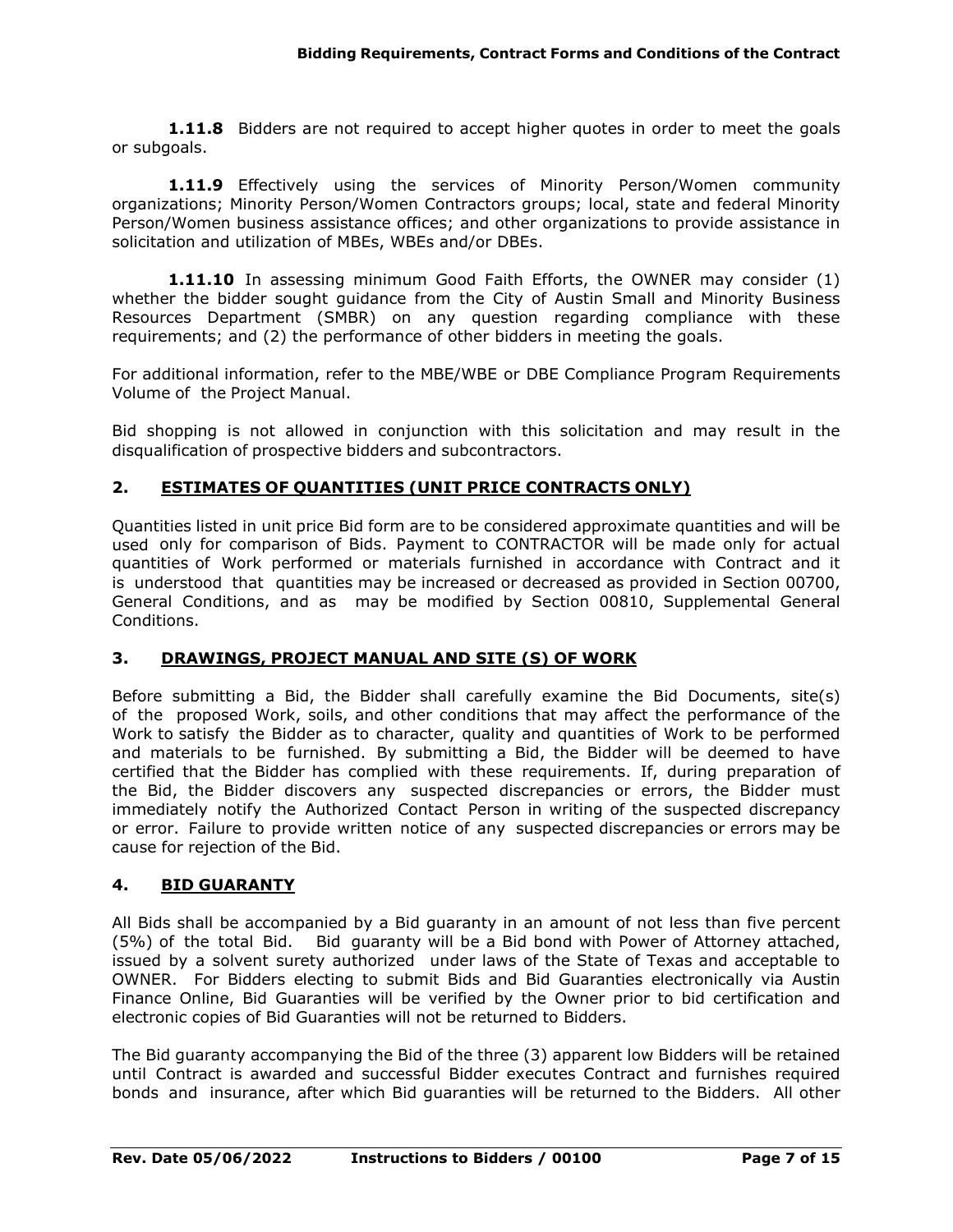Bid guaranties will be returned after Bid certification. In the event that the Bidder to whom the Contract is awarded fails to execute the Contract within five (5) working days of receipt of a complete set of Contract Documents whether in electronic or hard copy form, the Bidder agrees that the OWNER in its discretion may rescind the initial award and award the Contract to the next lowest responsible Bidder.

## **5. PERFORMANCE AND PAYMENT BONDS**

When performance and/or payment bonds are required, each shall be issued in an amount equal to the Contract Amount as security for the faithful performance and/or payment of all Contractor's obligations under the Contract Documents. Performance and payment bonds shall be issued by a solvent corporate surety authorized to do business in the State of Texas, and shall meet any other requirements established by law or by OWNER pursuant to applicable law.

### **6. CONSIDERATION OF BID AMOUNT**

For purpose of award, after Bids are opened, reviewed, and certified, the total amount of the Bid, including accepted Bid alternates, will be considered the amount of the Bid. Certified Bid tabulations will be made available to the public through the City's Vendor Connection website, log on

https://financeonline.austintexas.gov/afo/account\_services/solicitation/solicitations.cfm.

OWNER reserves the right to reject any or all Bids and to waive any minor informality in any Bid or solicitation procedure (a minor informality is one that does not affect the competitiveness of the Bids).

#### **7. SUBMISSION OF BID**

Each Bid must be completed and signed by person(s) authorized to bind individual, partnership, firm, corporation, or any other legal entity submitting the Bid, and, shall include the following in one envelope or electronically via Austin Finance Online eResponse:

**7.1** One copy of Bid form (Section 00300L or 00300U) completed and signed.

**7.2** Acknowledgment of receipt of Addenda issued in spaces provided in Bid form.

**7.3** Required Bid guaranty (copy of Bid guaranty if submitted electronically via Austin Finance Online).

**7.4** Required Information indicated in Drawings or Project Manual as specified in Section 00820.

**7.5** One copy of Total Bid Form if bid is submitted electronically via Austin Finance Online.

Bid must be accompanied by an MBE/WBE or DBE Compliance Plan. Compliance Plans will either be submitted separately, in a second envelope or electronically via Austin Finance Online, prior to the date and time set forth in Section 00020, Invitation for Bids. The Compliance Plan forms are included in the MBE/WBE Procurement Program Package or DBE Procurement Program Package (a separately bound volume).

Bid shall include all specified items in this section submitted electronically via Austin Finance Online, or may be submitted to the Capital Contracting Office in a sealed envelope, clearly identified on outside as a Bid to OWNER, with Bidder's company name and address, project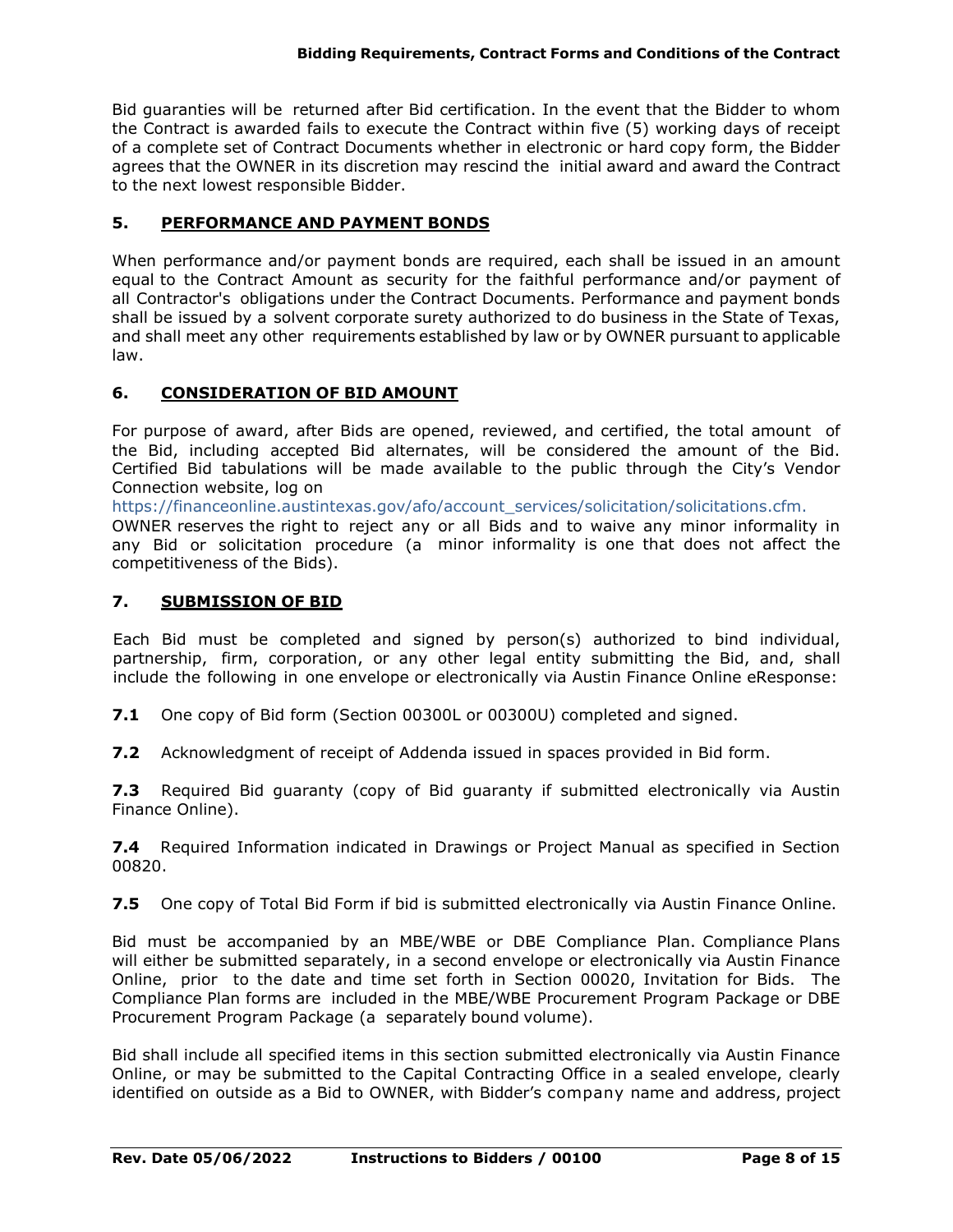name, bid due date/time, signed acknowledgement of the number of Addenda received and authorized signature. Failure to submit Bid appropriately may subject Bidder to disqualification.

Sealed Bids may be mailed using the address below:

### **Address for US Mail (If mailed to the physical address, the proposal will be returned unopened)**

City of Austin

Capital Contracting Office

P. O. Box 1088

Austin, Texas 78767-1088

**NOTE: Bids must either be received and time stamped in the Capital Contracting Office prior to the Due Date and Time or submitted electronically via Austin Finance Online. The time of record for those electronically submitted is the time received in Austin Finance OnLine. It is the responsibility of the Offeror to ensure that their Bid arrives at the reception desk in the Capital Contracting Office or electronically prior to the time and date indicated. Arrival at the City's mailroom, mail terminal, or post office box will not constitute the Proposal arriving on time.**

It is the sole responsibility of the Bidder to ensure timely delivery of Bid. OWNER will not be responsible for failure of service on the part of the U.S. Post Office, courier services, or any other form of delivery service chosen by the Bidder. (See Section 00820, Modifications to Bidding Requirements and Contract Forms, for modifications to solicitations without MBE/WBE or DBE goals.)

In submitting its Bid, Bidder certifies that it has not lobbied the City or its officials, managers, employees, consultants, or contractors in such a manner as to influence or to attempt to influence the bidding process. In the event it reasonably appears that the Bidder influenced or attempted to influence the bidding process, the City may, in its discretion, reject the Bid.

#### **8. WITHDRAWAL OF BID**

A Sealed Bid may be withdrawn by a Bidder, provided an authorized individual of the Bidder submits a written request to withdraw the Bid prior to the time set for opening the Bids. For withdrawal of electronic bids see eResponse Instructions.

#### **9. REJECTION OF BIDS**

**9.1** The following **will** be cause to reject a Bid:

**9.1.1** Failure to submit Section 00300 (Bid Form) and signed by an individual empowered to bind the Bidder.

**9.1.2** Bids which are not accompanied by acceptable Bid guaranty, with Power of Attorney attached, or a letter certifying the Bidder's ability to be bonded, from a surety company, in accordance with Paragraph 4 above.

**9.1.3** More than one Bid for same Work from an individual, firm, partnership or corporation.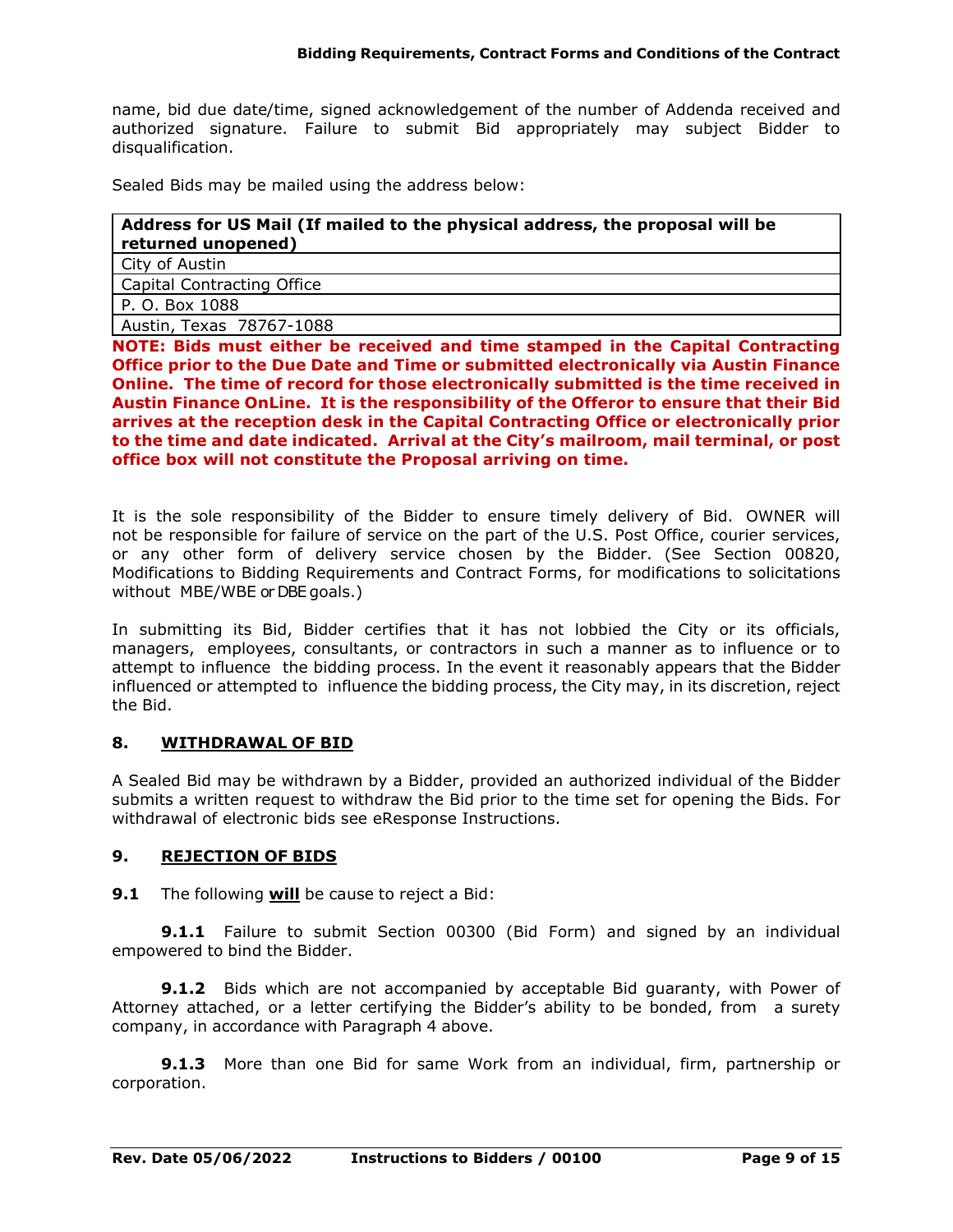**9.1.4** Evidence of collusion among Bidders.

**9.1.5** Sworn testimony or discovery in pending litigation with OWNER which discloses misconduct or willful refusal by contractor to comply with subject contract or instructions of OWNER.

**9.1.6** Failure to submit MBE/WBE or DBE Compliance Plan in accordance with the separately bound volume titled MBE/WBE Procurement Program Package or DBE Procurement Program Package.

**9.1.7** Failure to have an authorized agent of the Bidder attend the mandatory Pre-Bid Conference, if applicable.

**9.1.8** Bids received from a Bidder who has been debarred or suspended by OWNER's Purchasing Officer.

**9.1.9** Bids received from a Bidder when Bidder or principals are currently debarred or suspended by Federal, State or City governmental agencies. (Applicable for Bid amounts equal to or in excess of \$25,000.00).

**9.1.10** Bids received from a Bidder, who is identified on a list maintained by the Texas Comptroller of Public Accounts as a company known to have contracts with or provide supplies or services to a foreign terrorist organization, unless otherwise exempted from sanctions by the United States government.

**9.2** The following **may** be cause to reject a Bid:

**9.2.1** Poor performance in execution of work under a previous City of Austin contract.

**9.2.2** Failure to achieve reasonable progress on an existing City of Austin contract.

**9.2.3** Default on previous contracts or failure to execute Contract after award.

**9.2.4** Evidence of failure to pay Subcontractors, Suppliers or employees in accordance with Contract requirements.

**9.2.5** Bids containing omissions, alterations of form, additions, qualifications or conditions not called for by OWNER, or incomplete Bids may be rejected. In any case of ambiguity or lack of clarity in the Bid, OWNER reserves right to determine most advantageous Bid or to reject the Bid.

**9.2.6** Failure to acknowledge receipt of Addenda.

**9.2.7** Failure to submit any of the items specified below in paragraph 11, "Submission of Post Bid Information".

**9.2.8** Failure to identify a dollar amount (price) of a unit price(s) in the 00300U including all Bid Alternates in the Bid Form 00300U or 00300L.

**9.2.9** Failure to submit post-Bid information within the allotted time(s) (see paragraph 11 for post-Bid requirements).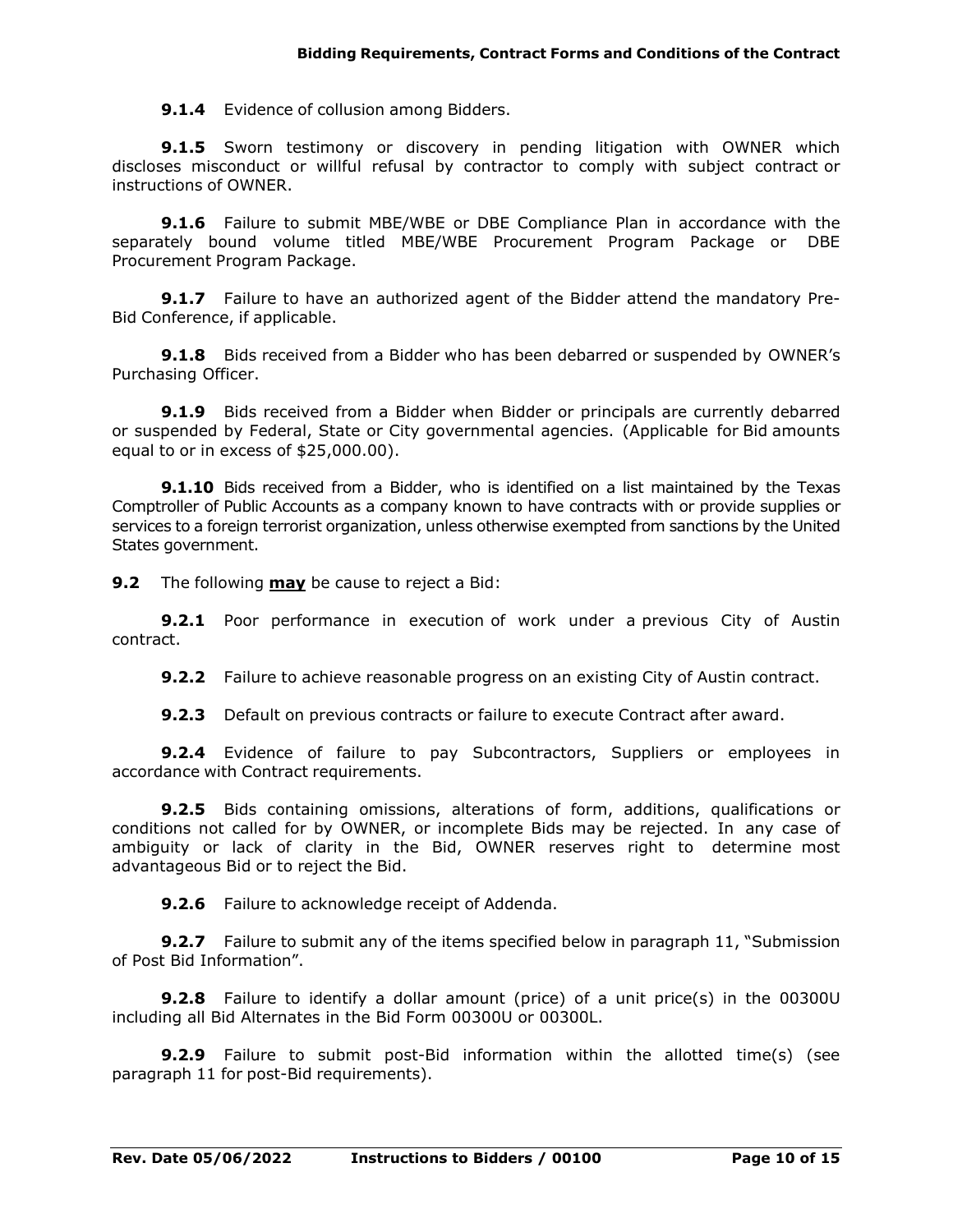**9.2.10** Failure to timely execute Contract after award.

**9.2.11** Previous environmental violations resulting in fines or citations by a governmental entity (i.e. U.S. Environmental Protection Agency, Texas Commission on Environmental Quality, etc.).

**9.2.12** Safety record as set forth in Section 00410, Statement of Bidder's Safety Experience.

**9.2.13** Failure of Bidder to demonstrate the minimum experience required as specified in Section 00400 if that Section is included in the bidding documents.

**9.2.14** Evidence of Bidder's lack of sufficient resources, workforce, equipment or supervision, if required by inclusion of appropriate attachments in Section 00400.

**9.2.15** Evidence of poor performance on previous Projects as documented in Owner's project performance evaluations.

**9.2.16** Unbalanced Unit Price Bid: "Unbalanced Bid" means a Bid, which includes a Bid that is based on unit prices which are significantly less than cost for some Bid items and significantly more than cost for others. This may be evidenced by submission of unit price Bid items where the cost are significantly higher/lower than the cost of the same Bid items submitted by other Bidders on the project.

### **10. PROTEST PROCEDURES**

The OWNER's Chief Procurement Officer or designee has the authority to settle or resolve any claim of an alleged deficiency or protest. The procedures for notifying the City of an alleged deficiency or filing a protest are listed below. If you fail to comply with any of these requirements, the Chief Procurement Officer or designee may dismiss your complaint or protest.

**10.1 Protest regarding the Solicitation** (Pre-Submittal of Bid Protest). Any protest regarding the Solicitation by the City shall be filed no later than five (5) days prior to the due date and time for Bids. Any protest filed after that date which raises issues regarding the Solicitation will not be considered.

**10.2 Protests regarding the evaluation of Bids.** Any protest regarding the evaluation of Bids by the City shall be filed with the City no later than five (5) days after the notification of award recommendation is posted on Austin Finance Online, or notification that the protestor's status as a Bidder has changed, such as notification that a Bid has been found to be nonresponsive or a Bidder has been found to be non-responsible. Any protest filed after such date which raises issues regarding the evaluation will not be considered. Bidders may only protest the evaluation of their Bid.

**10.3 Protest Regarding Award of Contract (Post-Award Protest).** Any protest regarding the award of the contract shall be filed no later than ten (10) days after the date of award. Any protest regarding the award of the contract filed after such date will not be considered.

**10.4** You shall submit your protest in writing and it shall include the following information: (i) your name, address, telephone, and email address; (ii) the Solicitation number; (iii) the specific facts and/or law upon which the protest of the Solicitation or the award is based, including all pertinent documents and evidence thereto; and (iv) the form of relief requested.

**10.5** Your protest shall be concise and presented logically and factually to help with the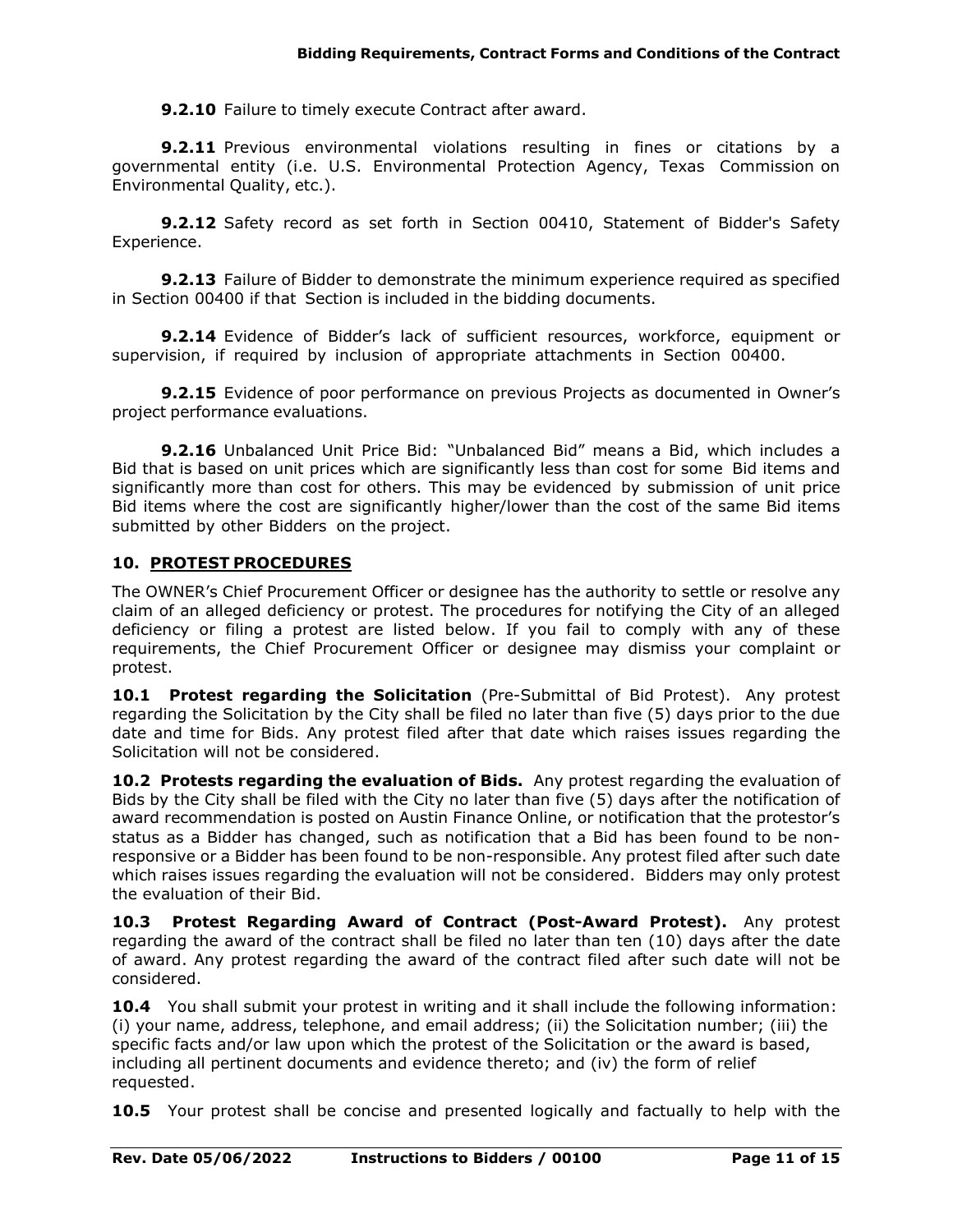City's review.

**10.6** When the City receives a timely written protest, the Chief Procurement Officer or designee will determine whether the grounds for your protest are sufficient. If the Chief Procurement Officer or designee decides that the grounds are sufficient, the Chief Procurement Officer or designee will schedule a protest hearing, usually within five (5) working days. If the Chief Procurement Officer or designee determines that your grounds are insufficient, the City will notify you of that decision in writing.

**10.7** The protest hearing is informal and is not subject to the Open Meetings Act. The purpose of the hearing is to give you a chance to present your case, it is not an adversarial proceeding. Those who may attend from the City are: representatives from the department that requested the purchase, the Department of Law, the Financial Services Department, and other appropriate City staff. You may bring a representative or anyone else that will present information to support the factual grounds for your protest with you to the hearing.

**10.8** A decision will usually be made within fifteen (15) calendar days after the hearing.

**10.9** The City will send you a copy of the hearing decision after the appropriate City staff has reviewed the decision.

**10.10** When a protest is filed, the City usually will not make an award until a decision on the protest is made. However, the City will not delay an award if the City Manager or the Chief Procurement Officer or designee determines that the City urgently requires the supplies or Services to be purchased, or failure to make an award promptly will unduly delay delivery or performance. In those instances, the City will notify you and make every effort to resolve your protest before the award.

**10.11** The protest shall be submitted in writing to the Authorized Contact Person – Capital Contracting Contact identified in the Invitation for Bids, Section 00020.

#### **11. SUBMISSION OF POST BID INFORMATION**

11.1 Prior to determination of the certified low Bidder, the three (3) apparent low Bidders must submit to OWNER the following information within three (3) business days of receipt of notice of apparent low Bidder status by the OWNER:

**11.1.1** One copy of Attachments A-I and any other specifically designated Attachments of the Statement of Bidder's Experience (Section 00400), completed and signed. (Unless provided to the contrary in Section 00820 Modifications to Bidding Requirements and Contract Forms). (Note: OWNER reserves the right to solely determine whether the comparable experience documentation provided by the Bidder is sufficient and relevant to the Work described in the Contract Documents for the Bidder to be considered a responsible Bidder.)

**11.1.2** One Copy of the Certificate of Non-Suspension or Debarment (Section 00405), completed and signed. (Applicable for Bid amounts equal to or in excess of \$25,000.00.)

**11.1.3** One copy of Section 00410, Statement of Bidder's Safety Experience, including required attachments, completed and signed.

**11.1.4** One copy of the Title VI Assurances Appendix A (Section 00631), completed and signed.

**11.1.5** One copy of the Title VI Assurance Appendix E (Section 00632), completed and signed.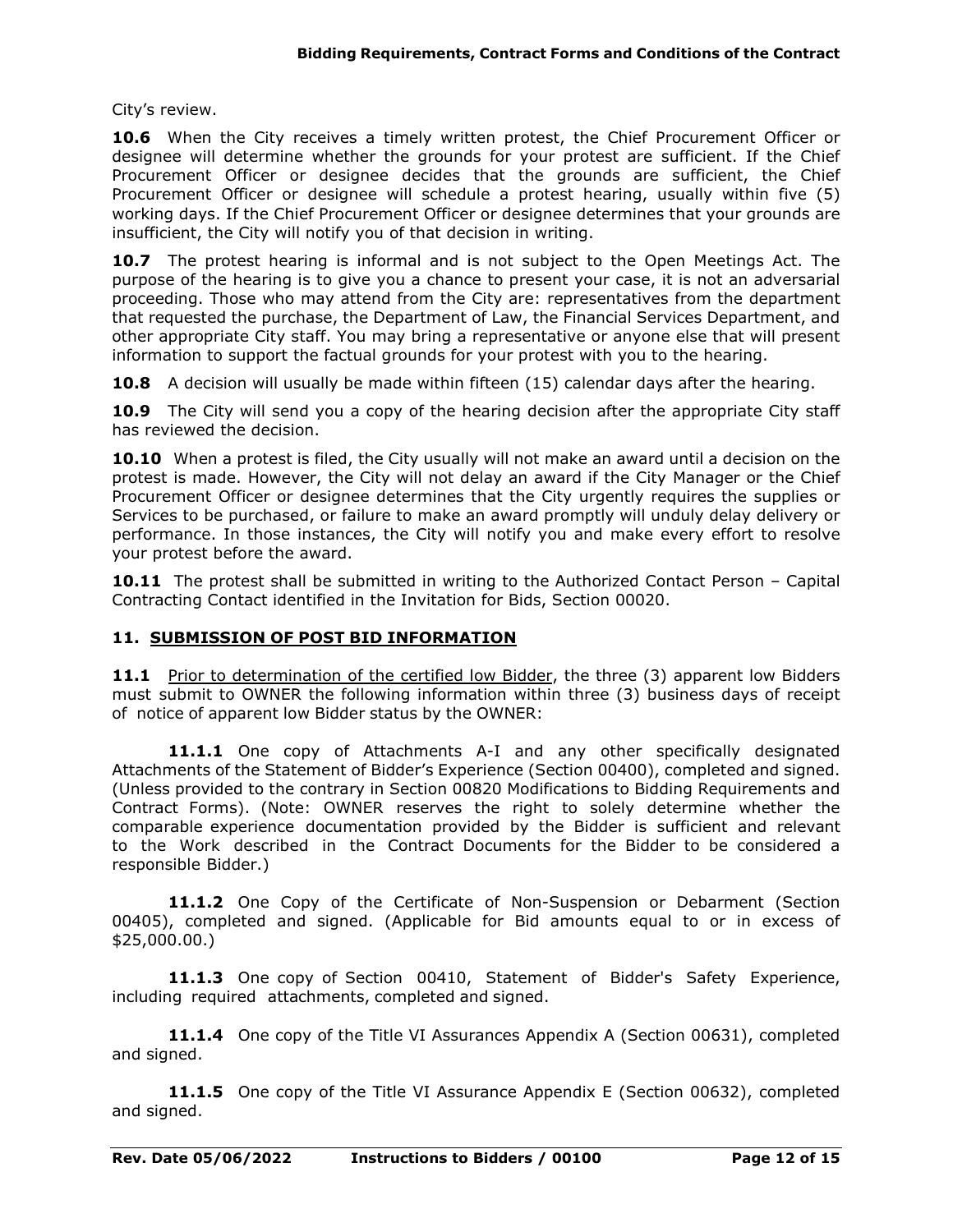**11.1.6** One copy of Exhibit A Federal Provisions (Section 00810A) completed and signed. (Federal projects only)

**11.1.7** Such other information as is required to evaluate Bid or Bidder.

**11.2** Upon notification of status as certified low Bidder, Bidder shall submit the following information to OWNER within three (3) business days:

**11.2.1** Confirmation Letters between Bidder and all subcontractor(s) and all supplier(s) identified in the MBE/WBE Compliance Plan.

**11.2.2** Section 00425A, Insurance Cost Form. For ROCIP projects.

**11.2.3** Section 00425B, Contractor Affidavit of Receipt and Provision of ROCIP Information, and Subcontractor Affidavit of Receipt and Provision of ROCIP Information (for Subcontractor(s) of all tiers identified in the MBE/WBE Compliance Plan). For ROCIP projects.

**11.2.4** Such other information as required. In addition, the Bidder acknowledges and agrees that the failure to timely provide the additional information required by this section will result in a determination that, for the purposes of this solicitation, the Bidder has not provided sufficient information for the OWNER to be able to determine that the Bidder is a responsible Bidder.

### **12. AWARD AND EXECUTION OF CONTRACT**

OWNER will process Bids expeditiously. Award of Contract will be to the lowest, responsible Bidder meeting all requirements of the Bid Documents. OWNER may not award Contract to a nonresident Bidder unless the nonresident underbids the lowest Bid submitted by a responsible resident Bidder by an amount that is not less than the amount by which a resident Bidder would be required to underbid the nonresident Bidder to obtain a comparable contract in the state in which the nonresident's principal place of business is located.

Award of Contract will occur within the period identified on the Bid form, unless mutually agreed between the parties. Capital Contracting Officer shall submit recommendation for award to the City Council for those project awards requiring City Council action. Contract will be signed by City Manager or his/her designee after award and submission of required documentation by Bidder. Contract will not be binding upon OWNER until it has been executed by both parties. OWNER will process the Contract expeditiously. However, OWNER will not be liable for any delays prior to the award or execution of Contract.

Upon contract award, the selected Bidder must submit either their existing or an updated personnel policy (on letterhead) documenting conformity with City Code, Chapter 5-4, § 5-4-2. If the company does not submit a copy of their personnel policy incorporating the non-discrimination policy, the City of Austin Nondiscrimination Policy (Section 00630) will be considered the Bidder's nondiscrimination policy.

In any case of ambiguity or lack of clarity in the Bid, OWNER reserves the right to determine the most advantageous Bid or to reject the Bid.

Notwithstanding anything in this Section 00100 to the contrary, the OWNER may award a contract for construction services in an amount of less than \$100,000 to a bidder whose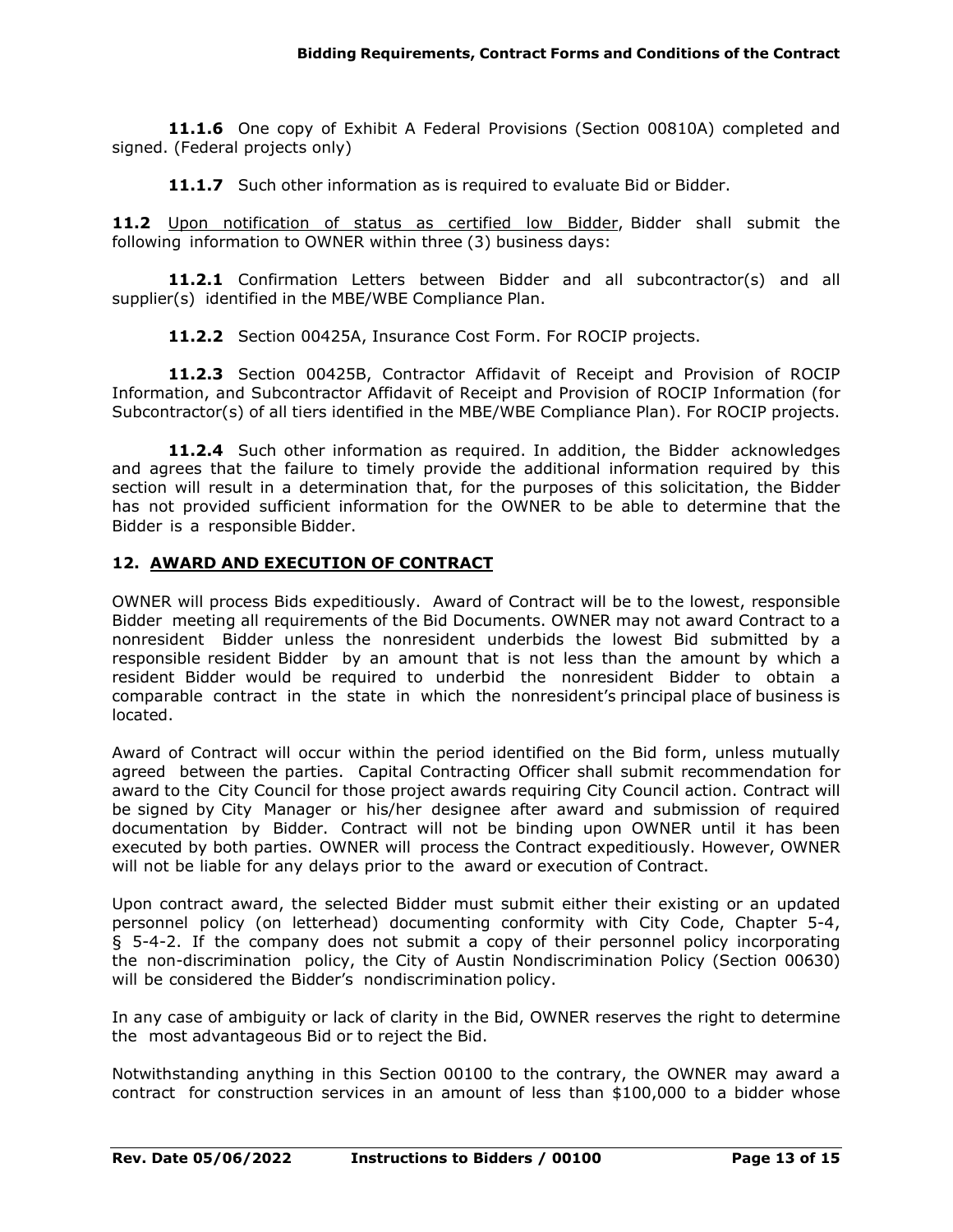principal place of business is in the City of Austin and whose bid is within 5% of the lowest bid price received from a bidder whose principal place of business is not within the City of Austin, if the City finds that the local bidder offers the City the best combination of contract price and additional economic development opportunities for the City created by the contract award including the employment of resident of the City and increased tax revenues to the City.

## **13. PARTNERING**

In order to complete the Work in a manner that is most beneficial to the OWNER and CONTRACTOR, OWNER and CONTRACTOR may form a "Partnering Team", which will include the E/A, and any major Subcontractors. This partnering relationship will draw on the strength of all parties to identify and achieve mutual goals. The objectives of this partnering relationship are effective and efficient communication and Contract performance, which is intended to ensure that the Project is completed within budget, on schedule, and in accordance with the Drawings and Specifications and other Contract requirements. While the partnering relationship will be multilateral in makeup and participation will be totally voluntary, the OWNER and CONTRACTOR agree to cooperate and use reasonable good faith efforts to discuss and resolve any and all Project issues and disputes. Section 01100, Special Project Procedures and/or Section 01200, Project Meetings contain additional information regarding the intent of the partnering relationship and responsibilities of the entities entering into the partnering charter.

### **14. ROCIP REQUIREMENTS**

If the insurance on this Project will be under the Rolling Owner Controlled Insurance Program (ROCIP), the Bidder is directed to Section 00810, Supplemental General Conditions, Section 00820, Modifications to Bidding Requirements and Contract Forms, and the Project Safety Manual included with these contract documents for information and bidding requirements.

The Insurance Cost Form, Section 00425A must be accurately completed and submitted with the Bid to indicate insurance removed from Base Bid and Alternates. CONTRACTOR shall remove from the Bid the cost of insurance for the CONTRACTOR and Subcontractors of all tiers working on site.

The Rolling Owner Controlled Insurance Program Information, Section 00425 B, Contractor Affidavit of Receipt and Provision of ROCIP Information and Subcontractor Affidavit of Receipt and Provision of ROCIP Information for subcontractor(s) of all tiers identified in the MBE/WBE Compliance Plan must be accurately completed and submitted by the certified low bidder as a post bid submittal. Subcontractor Affidavits must be submitted throughout the duration of the Contract as Subcontractor(s) are added.

# **15. SIGNATURE REQUIREMENTS**

The Bid and any subsequent supporting Bid documents and Contract must be executed in the Bidder's full name and legal entity status by an authorized representative of the Bidder. Accordingly, a partnership/joint venture must file its partnership/joint venture agreement, a corporation must file its articles and bylaws, a limited liability company must file its certificate of organization and article of organization and regulations, and a limited partnership must file not only limited partnership agreement and the certificate of limited partnership, but also the documentation for its general partner, and any Bidder must file a copy of any assumed name certificate, or such limited portion of such documents reasonably